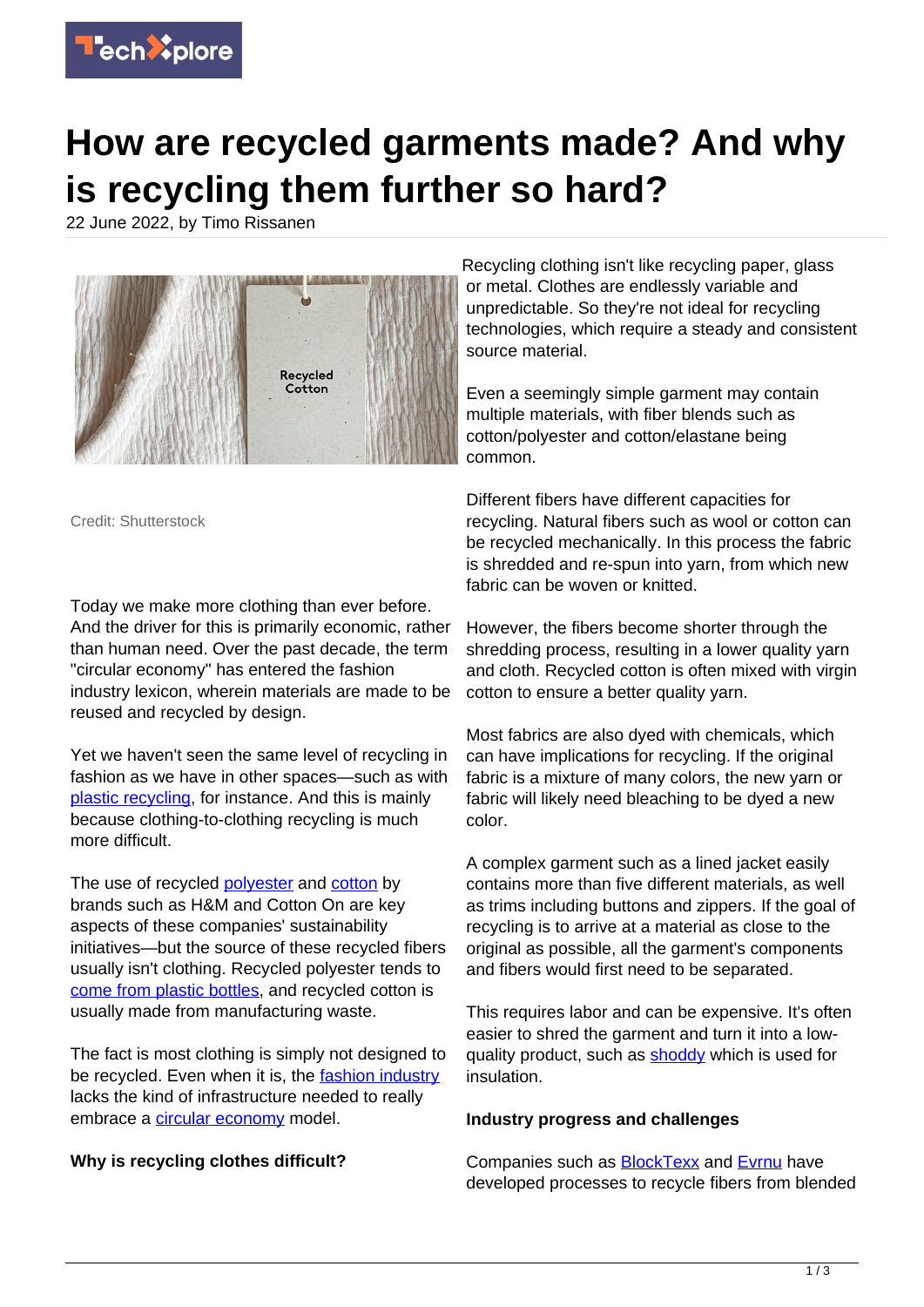

fabrics, though such recycled fibers aren't yet widely Polyester clothes, regardless of fiber sources, available.

Through a proprietary technology, BlockTexx separates cellulose (present in both cotton and linen) and polyester from textile and clothing waste for new uses, including in new clothing. And Evrnu has developed [a type of viscose](https://www.evrnu.com/nucycl) made entirely from the **Kintra** fiber is made from corn. textile and clothing waste.

Spain-based company [Recover](https://recoverfiber.com/products/rcotton) meticulously sorts through different kinds of cotton textile waste to produce high quality, mechanically recycled, cotton fiber.

There's also biological recycling. Fiber waste from the **Rivcott cotton "gin"** (or cotton engine) is composted to become fertilizer for a new cotton crop. The same is possible with [natural fibers](https://techxplore.com/tags/natural+fibers/) from worn-out clothing, after potentially toxic dyes and chemicals have been eliminated.

Synthetic fibers such as polyester and polyamide (nylon) can also be recycled mechanically and chemically. Chemical [recycling](https://techxplore.com/tags/recycling/) through repolymerization (where the plastic fiber is melted) is an attractive option, since the quality of the original fiber can be maintained.

In theory it's possible to use polyester clothing as the source for this. But in practice the source is usually bottles. This is because clothing is usually "contaminated" with other materials such as buttons and zippers, and separating these is too labor intensive.

### **The plastic problem**

Almost all recycled polyester in clothing today comes from recycled [plastic bottles,](https://techxplore.com/tags/plastic+bottles/) rather than previous polyester clothing. This is significant when textiles for further use. you consider polyester accounts for more than 60% of all fiber use.

Given the rapid increase in the production of [synthetic fibers,](http://changingmarkets.org/wp-content/uploads/2021/01/FOSSIL-FASHION_Web-compressed.pdf) and the as-yet-unknown impact of microplastics (which were [documented in human](https://www.sciencedirect.com/science/article/pii/S0160412020322297) [placentas](https://www.sciencedirect.com/science/article/pii/S0160412020322297) last year)—the question remains whether clothing should be made from biologically incompatible materials at all.

contribute to microplastic pollution by shedding fibers when worn and laundered.

A new generation of synthetic [fibers](https://techxplore.com/tags/fibers/) from renewable sources (recyclable and also biodegradable) offers a path forward. For instance,

### **Reduce and reuse before you recycle**

There's plenty of evidence that reducing the consumption of clothing by wearing items longer and buying second-hand is preferable to purchasing recycled fiber clothes.

But even second-hand fashion isn't without problems when you consider the scale and pace of clothing production today.

Liz Ricketts of the U.S.-based OR Foundation, a charity focused on sustainable fashion, [paints a](https://atmos.earth/fashion-clothing-waste-letter-ghana/) [gruesome picture](https://atmos.earth/fashion-clothing-waste-letter-ghana/) of the Kantamanto market in Ghana, where much of the world's secondhand [clothing](https://techxplore.com/tags/clothing/) ends up (including from Australia).

One path forward is for companies to take responsibility for products at their end of life. U.S. fashion brand Eileen Fisher is a pioneer on this front.

The company has purchased garments back from customers since 2009. These are cleaned and sorted, and mostly resold under the [Eileen Fisher](https://www.eileenfisherrenew.com/) [Renew](https://www.eileenfisherrenew.com/) brand.

Garments too damaged for resale are given to a dedicated design team, which redesigns them to be sold under the [Eileen Fisher Resewn](https://www.eileenfisherrenew.com/shop/resewn-collection) collection. Offcuts from this process are captured and turned into

This article is republished from [The Conversation](https://theconversation.com) under a Creative Commons license. Read the [original article](https://theconversation.com/brands-are-leaning-on-recycled-clothes-to-meet-sustainability-goals-how-are-they-made-and-why-is-recycling-them-further-so-hard-184406).

Provided by The Conversation